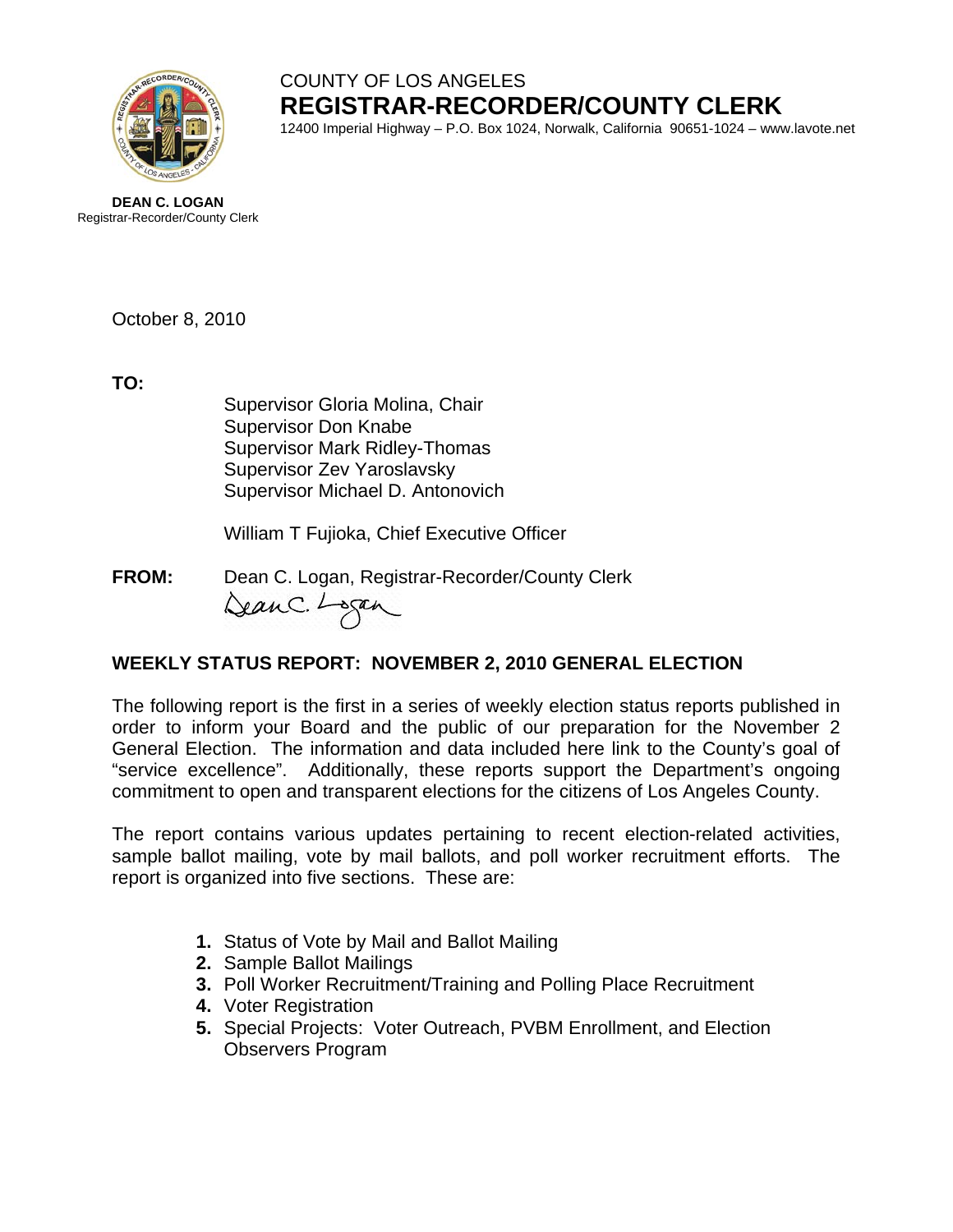### **1. Status of Vote by Mail and Ballot Mailing**

We began our Vote by Mail (VBM) operation on September 10, the first day provided under California Elections Code for receiving requests for Vote by Mail ballots. We began mailing ballots to Permanent Vote by Mail (PVBM) voters on September 9. To date, we have received **744,083** applications for Vote by Mail ballots and we have mailed **731,399** ballots to voters. So far, we have received **6,010** returned ballots.

**It is important to note that voters have until 7 days before the election to request a Vote by Mail ballot. For this election, that date is October 26, 2010.** Request forms are available on the back cover of the Official Sample Ballot booklet or online at [www.lavote.net](http://www.lavote.net/). Voted ballots must be received by our office or returned at any polling place in the County by the 8:00 p.m. close of polls on Election Day.

#### **Military and Overseas Voting**

Our office begins processing Special Vote By Mail applications for uniformed service members and citizens living outside the United States sixty days prior to an election. To date, we have mailed **26,376** military and overseas ballots and have received back **1,336** voted ballots.

#### **2. Sample Ballot Mailings**

Mailing of the Official Sample Ballot booklet began on September 24 and will continue through October 12. To date, more than **3.5 million** Sample Ballot booklets have entered the mailstream to voters across Los Angeles County. Completion of the mailing to all voters will occur by October 12. Sample Ballots are also available online through our poll look up feature on [www.lavote.net](http://www.lavote.net/).

| <b>Sample Ballot Mailings by Supervisorial District</b><br>November 2, 2010 General Election |           |         |  |
|----------------------------------------------------------------------------------------------|-----------|---------|--|
|                                                                                              | Oct. 8    | Oct. 15 |  |
| <b>District 1</b>                                                                            | 419,737   |         |  |
| <b>District 2</b>                                                                            | 480,102   |         |  |
| <b>District 3</b>                                                                            | 1.245.502 |         |  |
| District 4                                                                                   | 323,187   |         |  |
| District 5                                                                                   | 1.074.933 |         |  |
| Total                                                                                        | 3.543.461 |         |  |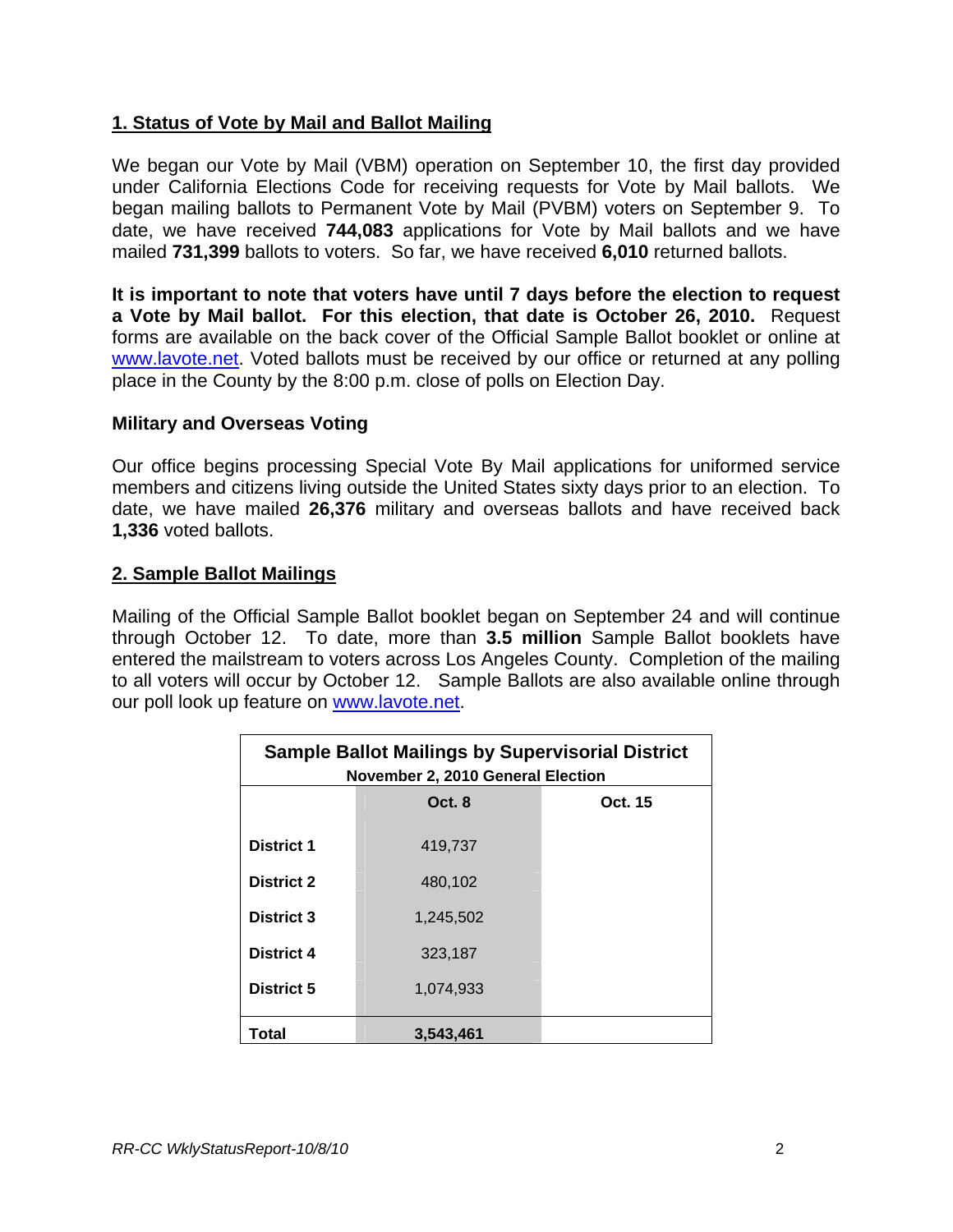## **3. Poll Worker Training/Recruitment and Polling Place Recruitment**

## **Training:**

Poll worker training commenced one week ago, and training sessions will be held throughout the County until October 30. During this period the RR/CC Poll Worker Training Unit will conduct a total of **387 training sessions** for Inspectors and Clerks. Supplemental online training is also available to all poll workers for completion prior to Election Day.

#### **Polling Places:**

Polling place recruitment is complete. All of the **4,770** required polling places have been confirmed for the November election.

| <b>Polling Places By Supervisorial District</b><br>November 2, 2010 General Election |                   |                   |                   |            |                   |               |
|--------------------------------------------------------------------------------------|-------------------|-------------------|-------------------|------------|-------------------|---------------|
|                                                                                      | <b>District 1</b> | <b>District 2</b> | <b>District 3</b> | District 4 | <b>District 5</b> | <b>Totals</b> |
| <b>Required</b>                                                                      | 732               | 890               | 988               | 1.033      | 1.127             | 4.770         |
| <b>Confirmed</b>                                                                     | 732               | 890               | 988               | 1,033      | 1.127             | 4.770         |

**NOTE:** We consider parking, handicapped accessibility, and availability when we evaluate and select polling places.

#### **Poll Workers:**

For the November 2, 2010 General Election, we require more than 20,000 Clerks, Inspectors and Coordinators to staff our 4,770 polling places. Our recruitment efforts began almost immediately following the June Primary and are nearly complete.

| <b>Poll Worker Recruitment Report</b><br>November 2, 2010 General Election |               |         |                |         |
|----------------------------------------------------------------------------|---------------|---------|----------------|---------|
|                                                                            | <b>Oct. 8</b> | Oct. 15 | <b>Oct. 22</b> | Oct. 29 |
| <b>Inspectors</b>                                                          |               |         |                |         |
| Required                                                                   | 4,770         |         |                |         |
| Recruited                                                                  | 4,755         |         |                |         |
| Outstanding                                                                | 15            |         |                |         |
|                                                                            |               |         |                |         |
| <b>Clerks</b>                                                              |               |         |                |         |
| Required                                                                   | 17,057        |         |                |         |
| Confirmed                                                                  | 15,883        |         |                |         |
| Outstanding                                                                | 1,174         |         |                |         |
|                                                                            |               |         |                |         |
| <b>Special Recruitment</b>                                                 |               |         |                |         |
| <b>County Employees</b>                                                    | 3,156         |         |                |         |
| <b>Bilingual PW</b>                                                        | 4,554         |         |                |         |
| <b>Students</b>                                                            | 1,624         |         |                |         |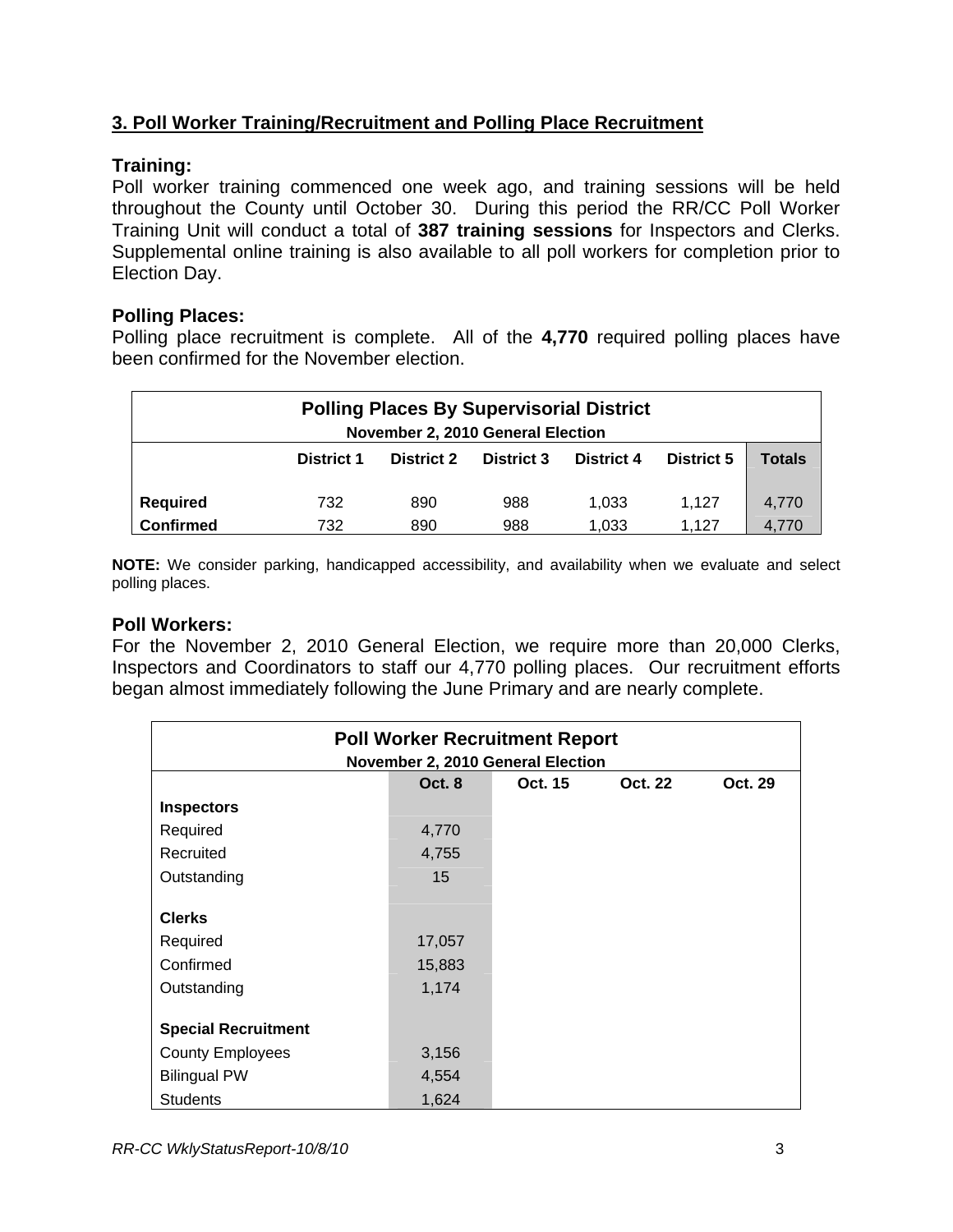## **4. Voter Registration**

In anticipation of the November 2 General Election, many Los Angeles County residents have registered or re-registered to vote to ensure that their voice counts on Election Day. Since the June Primary, our office has seen voter registration totals increase throughout the County. **The last day to register to vote for participation in the General Election is Monday, October 18, 2010.** 

| <b>Monthly Voter Registration Totals by District</b><br>November 2, 2010 General Election |        |        |        |        |               |
|-------------------------------------------------------------------------------------------|--------|--------|--------|--------|---------------|
|                                                                                           | June*  | July   | August | Sept.  | <b>Totals</b> |
| District 1                                                                                | 2.624  | 2.987  | 6,078  | 8,013  | 19,791        |
| District 2                                                                                | 3,269  | 3,382  | 6,532  | 8,720  | 22,039        |
| District 3                                                                                | 5,223  | 4,721  | 6,915  | 9,743  | 26,846        |
| District 4                                                                                | 4,302  | 4,537  | 8,244  | 10,034 | 27,259        |
| District 5                                                                                | 4,519  | 5,176  | 8,878  | 12,708 | 31,468        |
| Countywide                                                                                | 19,937 | 20,803 | 36.647 | 49,218 | 127,403       |

 $*$  Totals for the month of June only include registration forms received after the Primary; from June 9<sup>th</sup> to June  $30<sup>th</sup>$ .

Our office will remain open until midnight of October 18 to accept voter registrations before the legal deadline.

#### **5. Special Projects: Voter Outreach, Permanent VBM Enrollment, and Election Observers Program**

#### **Voter Outreach**

Our office takes an active role in empowering all eligible residents of Los Angeles County to register for each election. As part of our outreach effort, we attend community events throughout the County every year to encourage people to register and vote. During the last two months, we partnered with community organizations and colleges to reach 25,000 people at 25 outreach events.

Recently, outreach staff registered nearly **5,000** new citizens in conjunction with our successful outreach partnership with the Federal District Court and the United States Department of Immigration and Naturalization.

In an effort to make election information and online services more accessible to the public, our office has piloted an initiative of sending information to voters directly through the emails voluntarily provided on voter registration forms. More than 750,000 voters will be targeted in this outreach campaign, which represents all registered voters who provided email addresses on their registration forms. A series of four emails will be sent to voters over the coming weeks.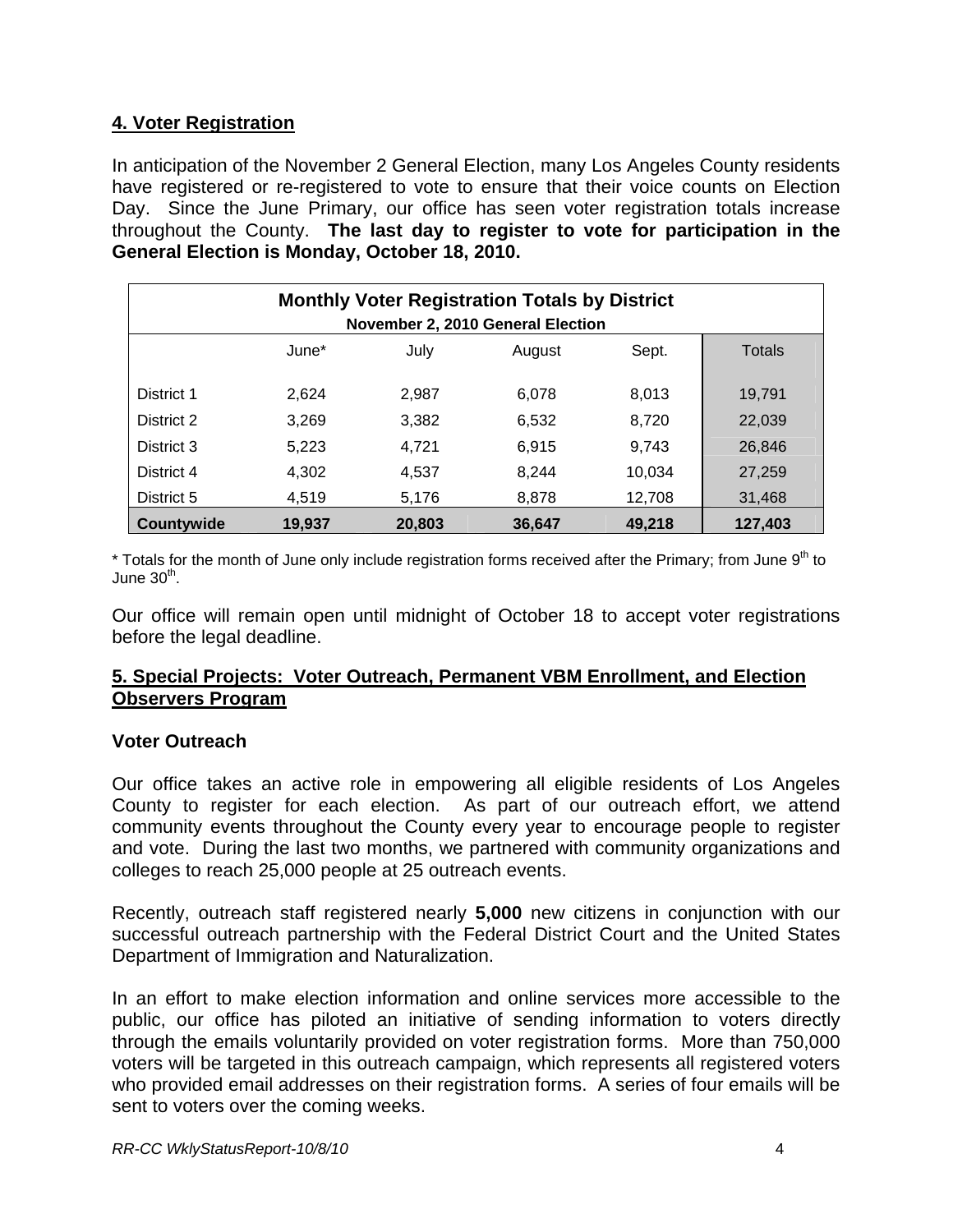These emails will provide information such as:

1. General election information and introduction to online resources. This first email will provide voters with key dates to remember and a series of online links to resources found on [www.lavote.net](http://www.lavote.net/). (Appendix 1)

#### **This email was sent to all voters with emails listed starting on October 7, 2010.**

2. Vote By Mail information. This second email will encourage voters to vote by mail and provide instructions on how to request, return, and track their ballot. The email will also provide key dates. (Appendix 2)

#### **This email will be sent to Non-Permanent Vote By Mail voters (491,692) with emails listed on October 9, 2010.**

3. Military and Overseas voters will also receive an email with pertinent information about registering and voting. (Appendix 3)

#### **This email will be sent to the approximately 5,000 Military and Overseas voters with emails listed on October 9, 2010.**

4. Final reminder (Get Out The Vote) email that will provide last minute tips to ensure voters are able to cast their ballot by November  $2^{nd}$ . (Copy still in production)

#### **This email will be sent to all voters with emails listed on October 27, 2010.**

#### **Permanent VBM Enrollment**

We have implemented a pilot outreach program to encourage eligible residents to enroll as Permanent Vote By Mail (PVBM) voters. When a voter is enrolled as a PVBM voter they are automatically sent a VBM ballot to the address listed on their application every election. The pilot targets 250,000 voters proportionally distributed throughout each Supervisorial district who are not currently PVBM voters.

Targeted voters will receive a double sided mail piece that includes a return addressed PVBM application (Appendix 4). The mail piece is designed to be cost efficient and effectively draw attention to its purpose. The theme we have adopted for this effort is "You are never too busy to vote by mail".

Following the November 2, 2010 General Election we will conduct an analysis to measure the success of the project. The evaluation will be based on the number of targeted voters who enrolled as PVBM voters and voter participation.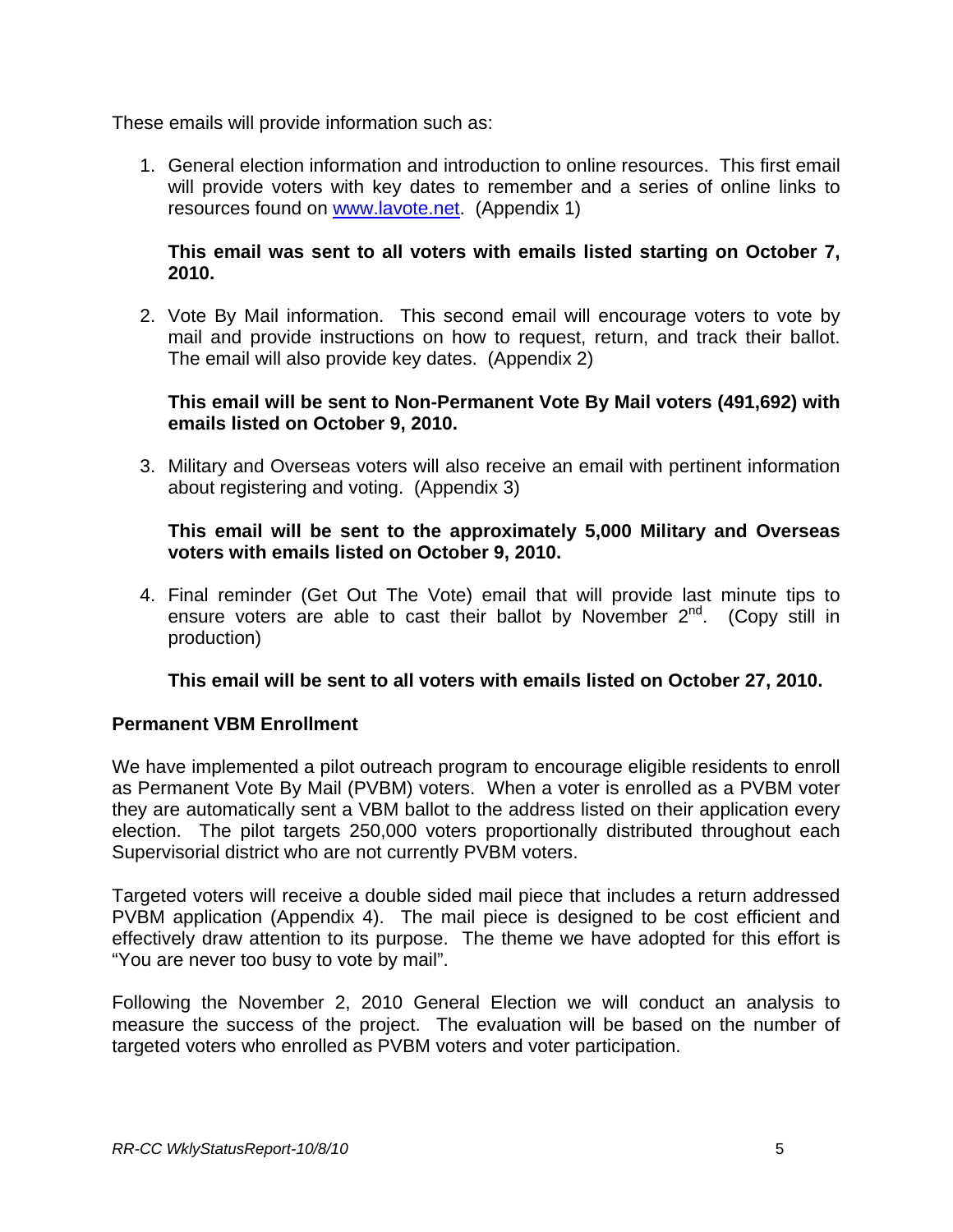#### **Election Observers Program**

Our office conducts an Election Observer Program for every election. Through this program, observers have the opportunity to view the election process from the testing of election systems equipment to post election processing. Other activities that can be observed in this program are Vote By Mail ballot processing, Election Day activities at polling places and Check-In-Centers, and tally center operations.

Observers are asked to attend a pre-election orientation and training scheduled for Tuesday, October 19, 2010 at 5:00 p.m. in the Registrar-Recorder/County Clerk Department's 7<sup>th</sup> Floor Executive Conference Room. **To participate in the program, interested individuals may contact Lana Faye Salle at (562) 462-2885 by Friday, October 15, 2010 to make reservations.** 

A complete copy of our election observer panel plan is available at [http://www.lavote.net/VOTER/PDFS/ELECTION\\_RELATED/11022010\\_POLITICAL\\_OB](http://www.lavote.net/VOTER/PDFS/ELECTION_RELATED/11022010_POLITICAL_OBSERVER_PANEL_COVER_MEMO.PDF) [SERVER\\_PANEL\\_COVER\\_MEMO.PDF](http://www.lavote.net/VOTER/PDFS/ELECTION_RELATED/11022010_POLITICAL_OBSERVER_PANEL_COVER_MEMO.PDF)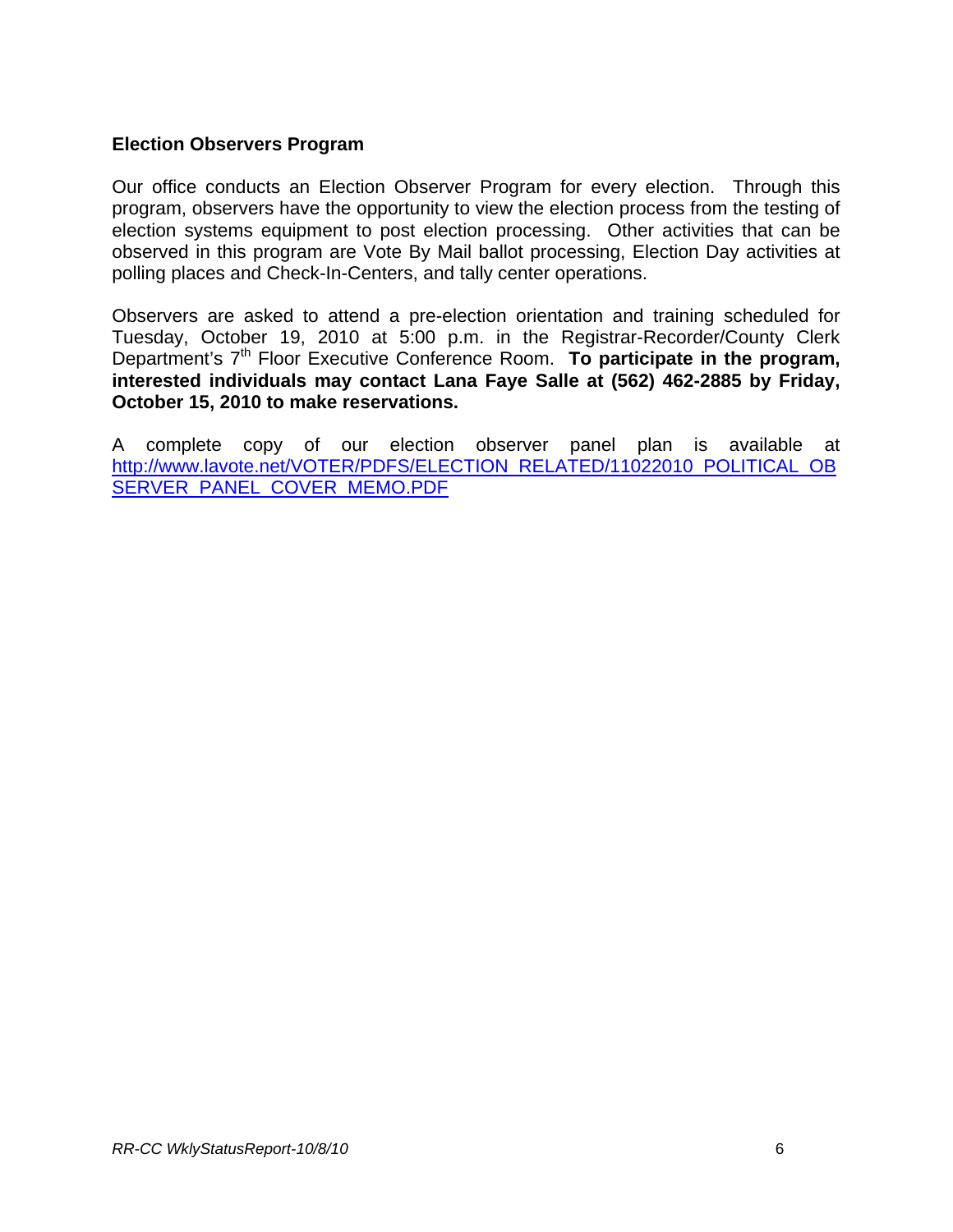General Election Information

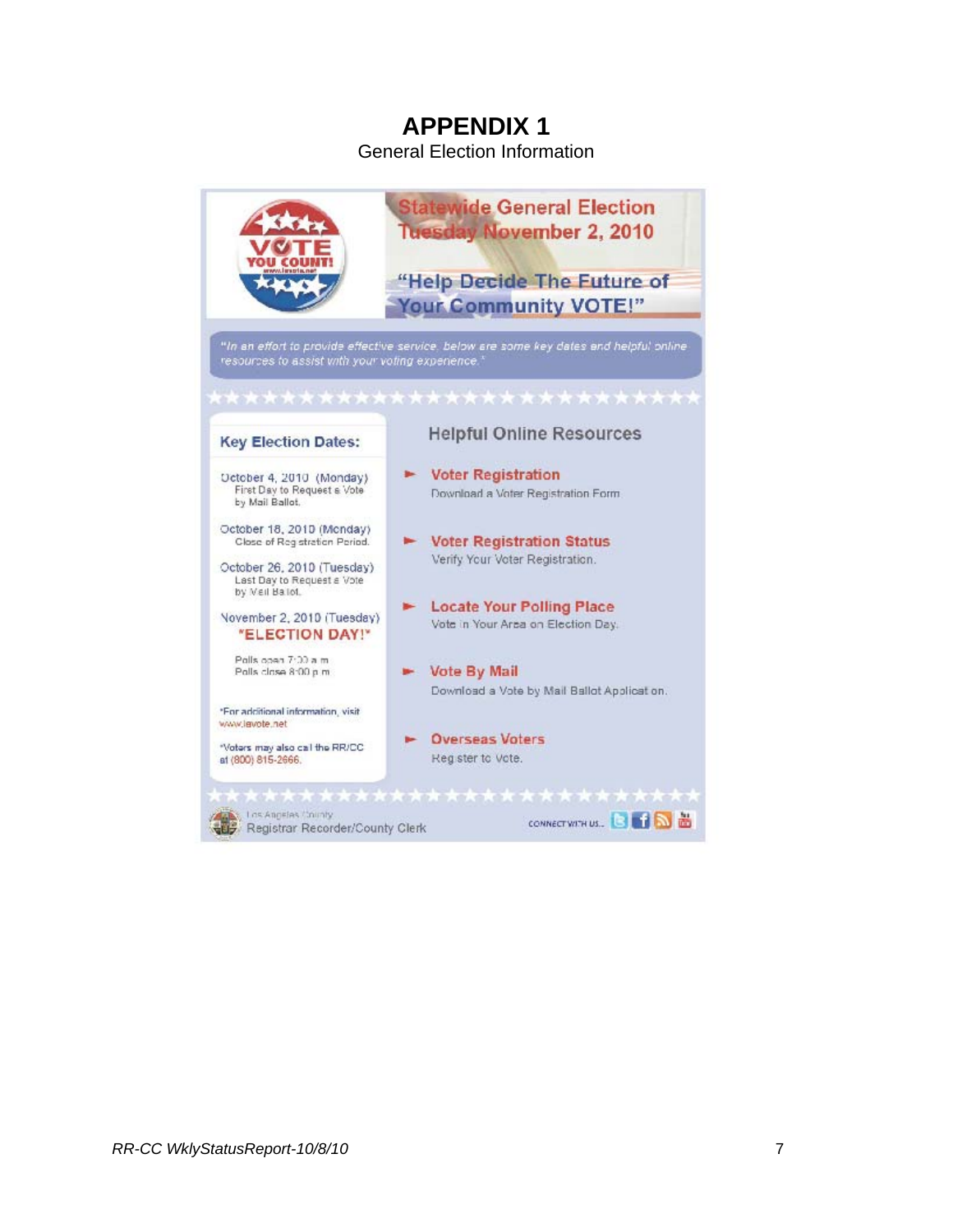Vote by Mail Information



#### **GENERAL ELECTION**

The mission of the RR/CC is to serve Los. Angeles County by providing essential records<br>management and election services in a fair. eccessible and transparent manner."

#### **Key Election Dates:**

October 4, 2010 (Monday) First day to Request a Vote by Mail Ballot

Cetober 18, 2010 (Monday) Registration Deadline

October 26, 2010 (Tuesday) Last day to Request a Vote by Mail Ballot

#### November 2, 2010 (Tuesday) \*ELECTION DAY!\*

Polls open 7 a.m. Polls close 8 p.m.

visit www.lavote.net and click on the Vote by Mall button in the Quick Links box located on the main page.

Voters may also call the RR/CC at (562) 466-1323.

Los Angeles County Registrar Recorder/County Clerk

# Why Wait until Election Day? **VOTE BY MAIL today.**

## www.lavote.net **VOTING BY MAIL**

► Request A Vote By Mail Ballot<br>Submit a request for a vote by mail ballot before October 26, 2010.

Online at www.lavote.net

Use the application on the back cover of your sample ballot.

► Vote Your Ballot Insert your voted ballot in the return envelope.

Remember to sign the envelope. Put it in the mail.

**De Voted Ballots** Must be received by the RR/CC by Luesday, November 2, 2010 by 8 p.m.

\*No postmarks accepted.

Track Your Vote By Mail Ballot Verify if we mailed and received your ballot.

\*Vote by Mail may also be returned in person to the RR/CC Headquarters, or delivered to any polling place before. 8 p.m. on Election Day.'

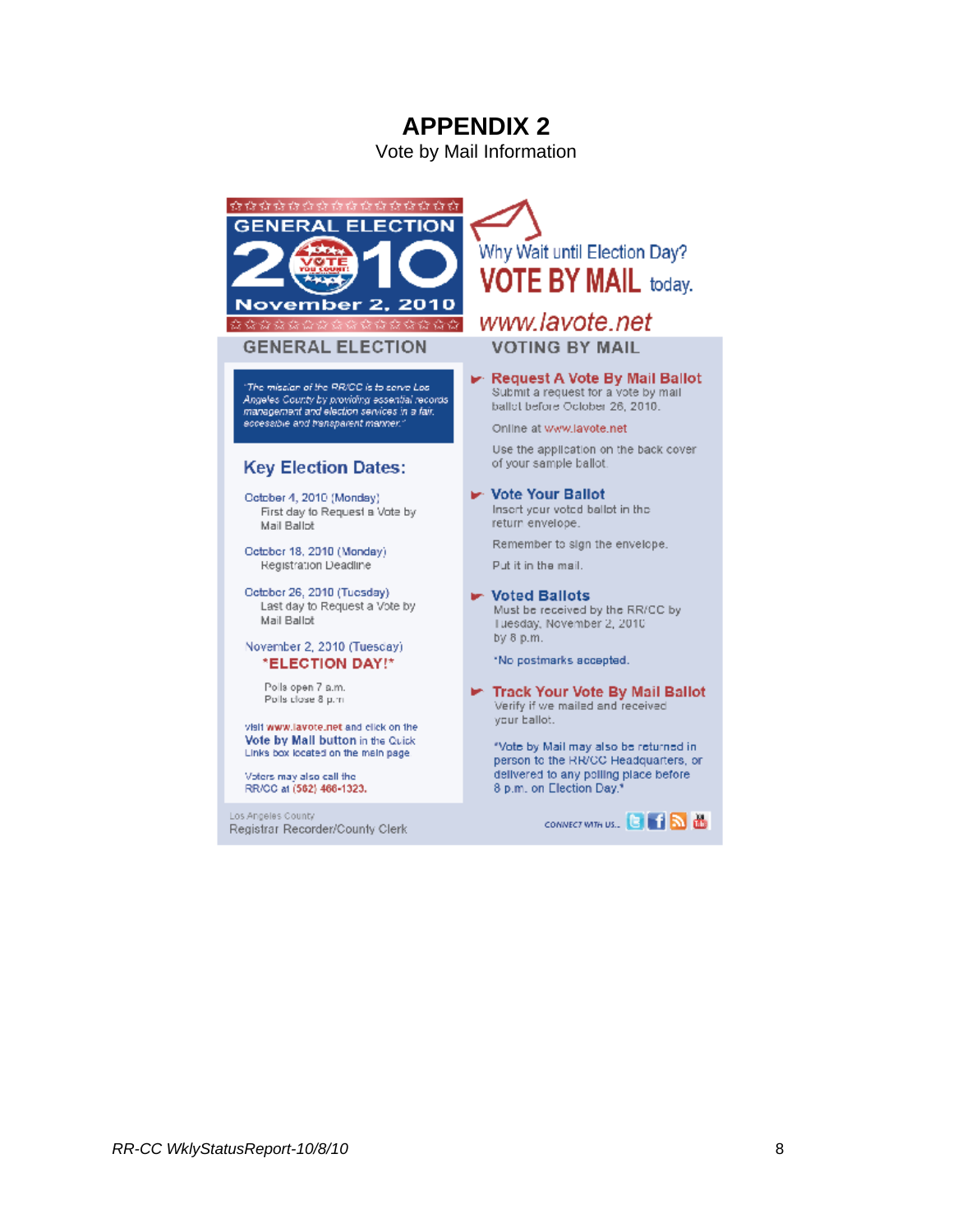Military and Overseas Voters Information

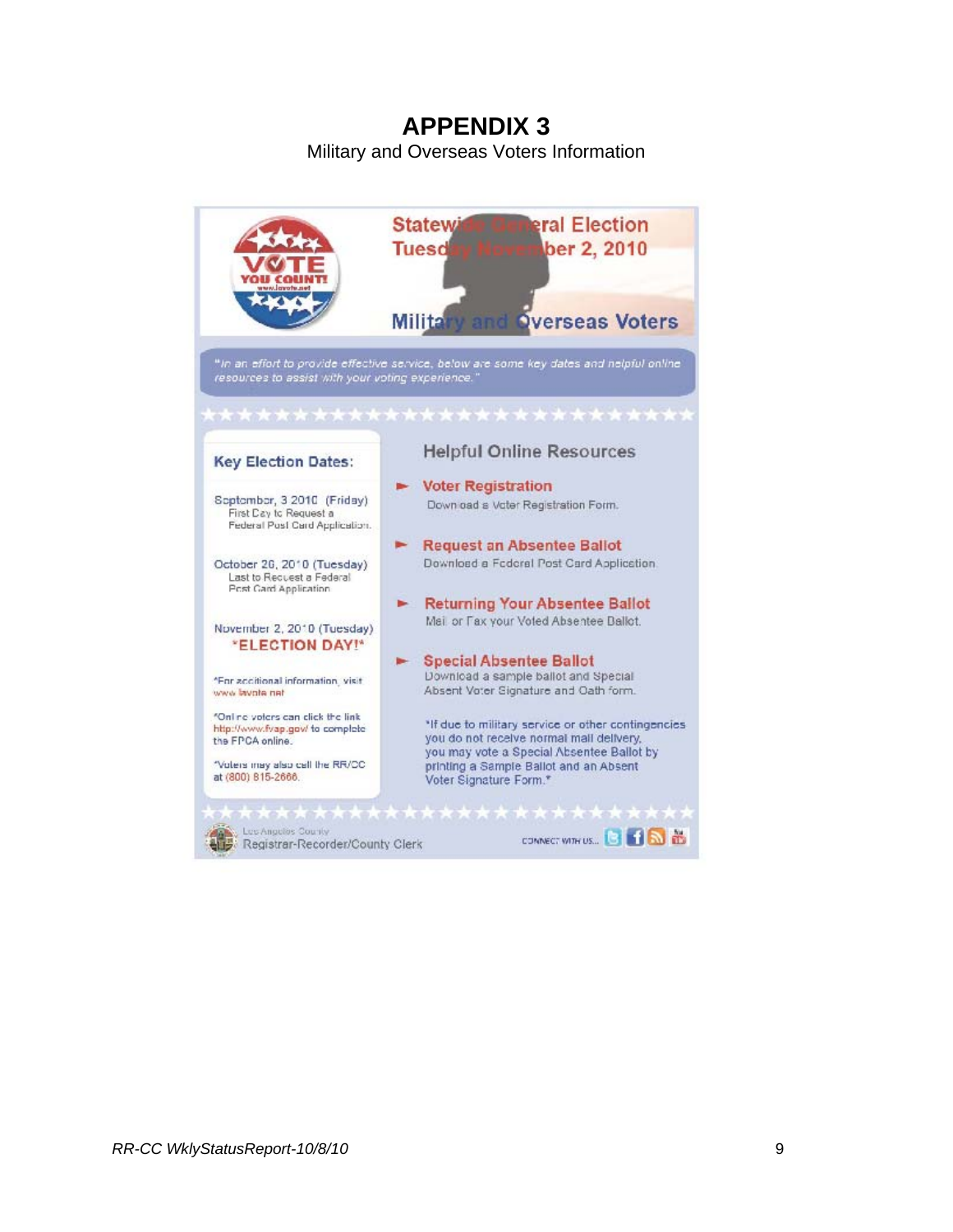Permanent Vote by Mail Application Direct Mailer (Front and Back Covers)



FIRST CLASS MAIL U.S. POSTAGE PAID LOS ANGELES, CA PERMIT NO 36426





APPLICATION FOR PERMANENT VOTE BY MAIL STATUS